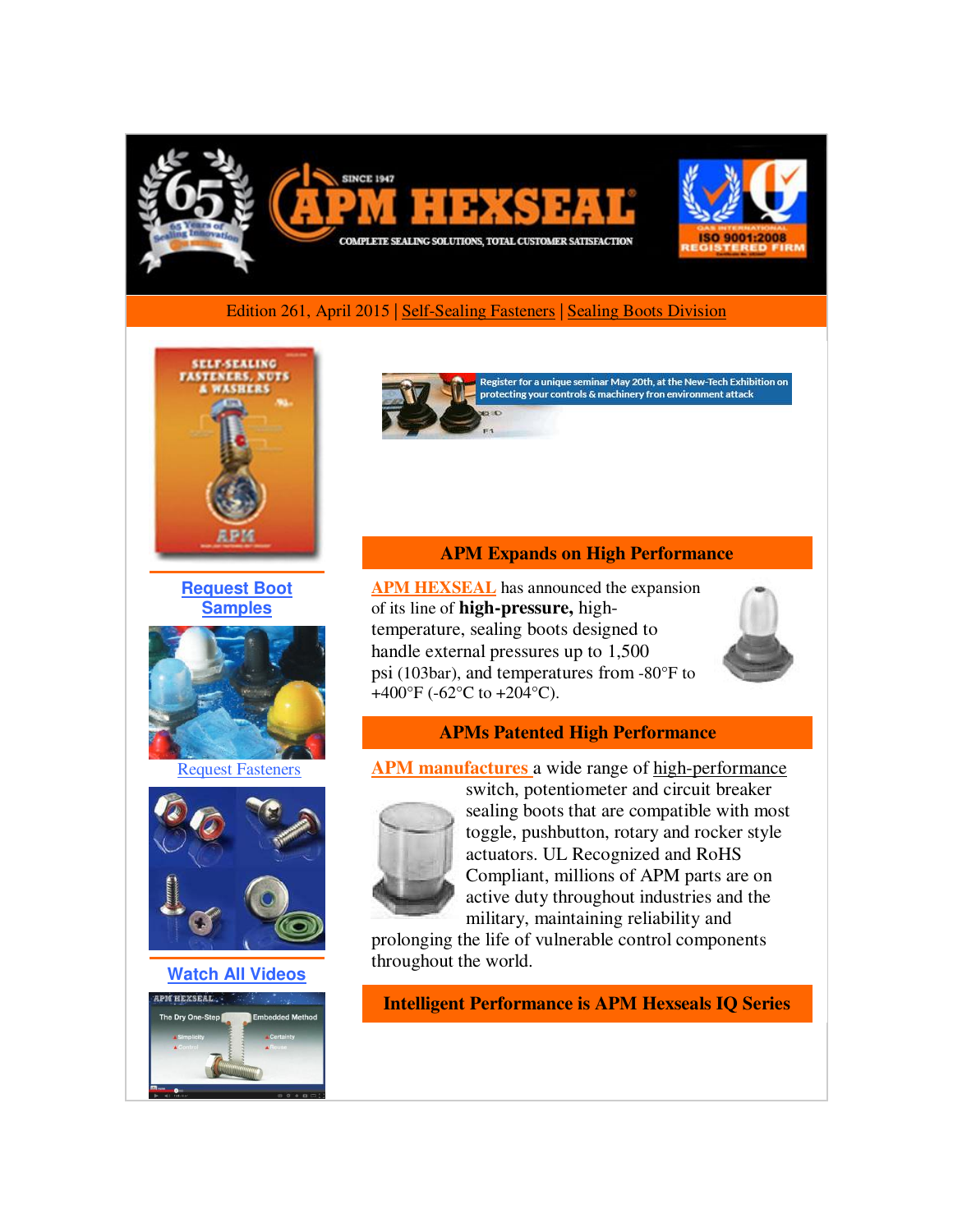

## [Download Literature](http://r20.rs6.net/tn.jsp?f=001BOI2jJEgUg9TCbuOV_BndPyjK94H1CVG2dj13c719sc4MVo5EyE-6fndtJMi4erF26sS6F47WVhPMProqP7CEnoLz-RNmNoF7SW1m_enLHBcBnHdx0UkLQ8kiUdoqu1VOGeasPsz1YaiJ2Za11Ty2Dm2TlhhaTC7mF-6957G5uv6um68IpC-UzTHkad4A1fgKjrlH_Krh8IW-WO9AEEUL6MUgJ7Ud9gNLOwsffQLhWdj-CgLSZFewfm1lkF3mtbAhhzeYUdJcPsfNwRwLjQTm61qJEzKVc-fdTMH4iXI7_4=&c=k4jmXzvKv6eBBMZwQhTBOlbKI9wKxR51wcyjRwDLzq2w8QJPLIJX4w==&ch=VgUMAmRPhxtr56smYX-Sz9ixMir-pA952T9RPsruZfNLdw1JwgkutQ==)



- **Installs quickly** over the switch's front panel mounting nut
- **Ideal protection** against unforgiving environmental hazards prolongs switch reliability & life
- **Ideal for** speedy retrofitting of booted and non-booted switches
- **Ideal for** easy original equipment assembling
- **Ideal for** meeting aesthetic requirements that call for smooth round exterior surface around mounting nut
- Standard color choices are gray and black custom colors available.

# Look for next week's newsletter to learn more about APM Hexseal's Products



**Toll Free:**  800-498-9034

**Email:**

[info@apmhexseal.com](mailto:info@apmhexseal.com)

| Follow us on Facebook   |
|-------------------------|
| Join our group LinkedIn |
| Follow us on Twitter    |